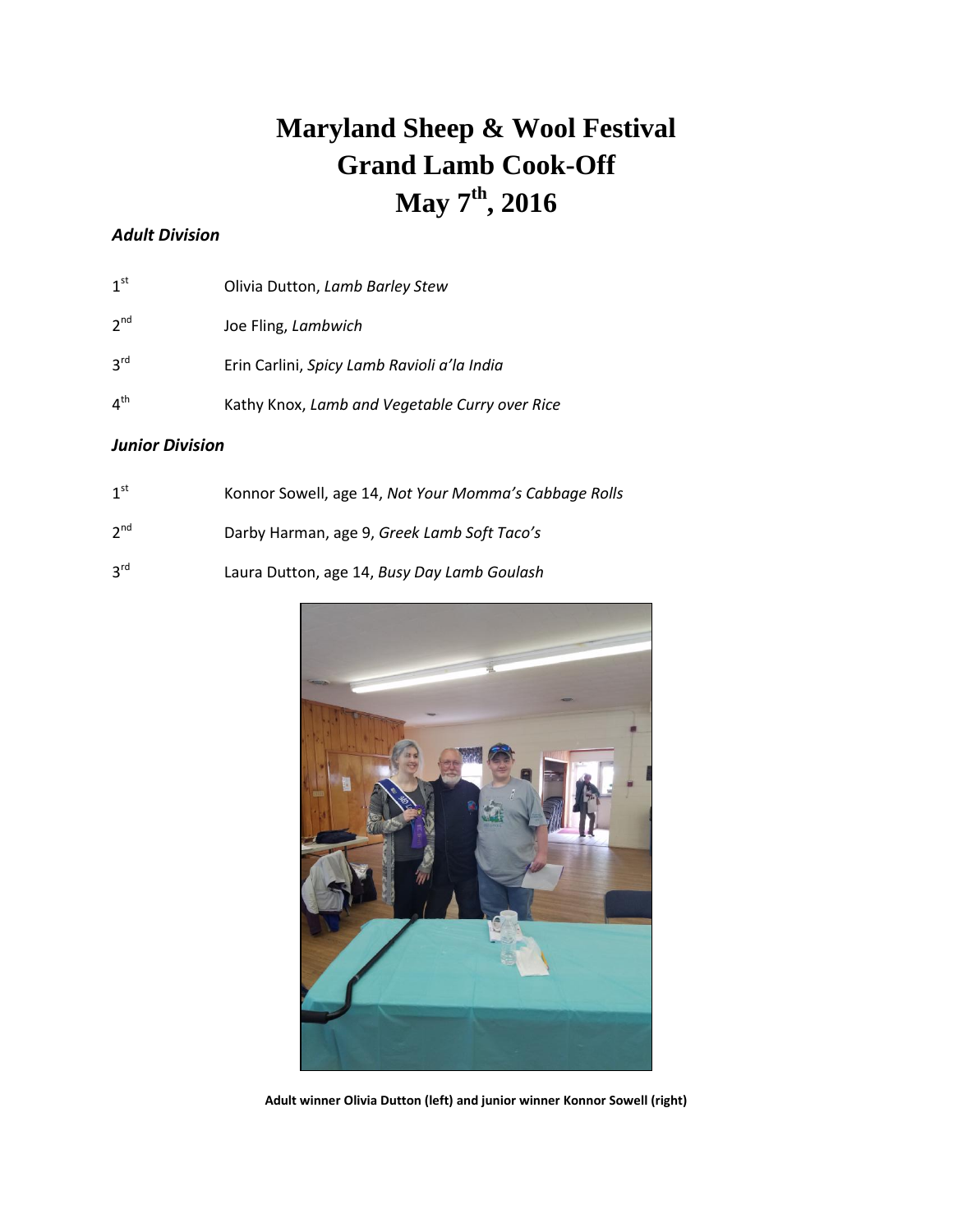# **Recipes**

### **Lamb Barley Stew**

Olivia Dutton 1<sup>st</sup> Place, Adult Division

| Prep Time: 15 minutes     | Cooking Time: 2 hrs, 30 minutes | Serves 4-6               |  |
|---------------------------|---------------------------------|--------------------------|--|
| Ingredients:              |                                 |                          |  |
| 1 lb American lamb, cubed |                                 | 1 tbsp minced garlic     |  |
| 1 tbsp cooking oil        | 1/4 tsp salt                    |                          |  |
| ¼ c flour                 | 1/4 tsp black pepper            |                          |  |
| 2 parsnips                |                                 | 2 medium potatoes, cubed |  |
| 2 carrots                 | 3 c beef stock                  |                          |  |
| ¼ c diced onion           | 1/4 c barley                    |                          |  |
|                           |                                 |                          |  |

#### **Directions:**

In a 3 qt. pot, brown the meat in the oil over med-high heat. Remove browned meat and roll it in the flour, set aside. Add the parsnips, carrots, onion and garlic, and the salt and pepper to the pan and cook in the meat juices for about 5 min on med-high heat, stirring constantly. Add the potatoes and return the meat to the pot. Add barley and beef stock. Bring to a boil, cover and reduce heat to a simmer for about 2 hours, stirring occasionally.

Serve and enjoy!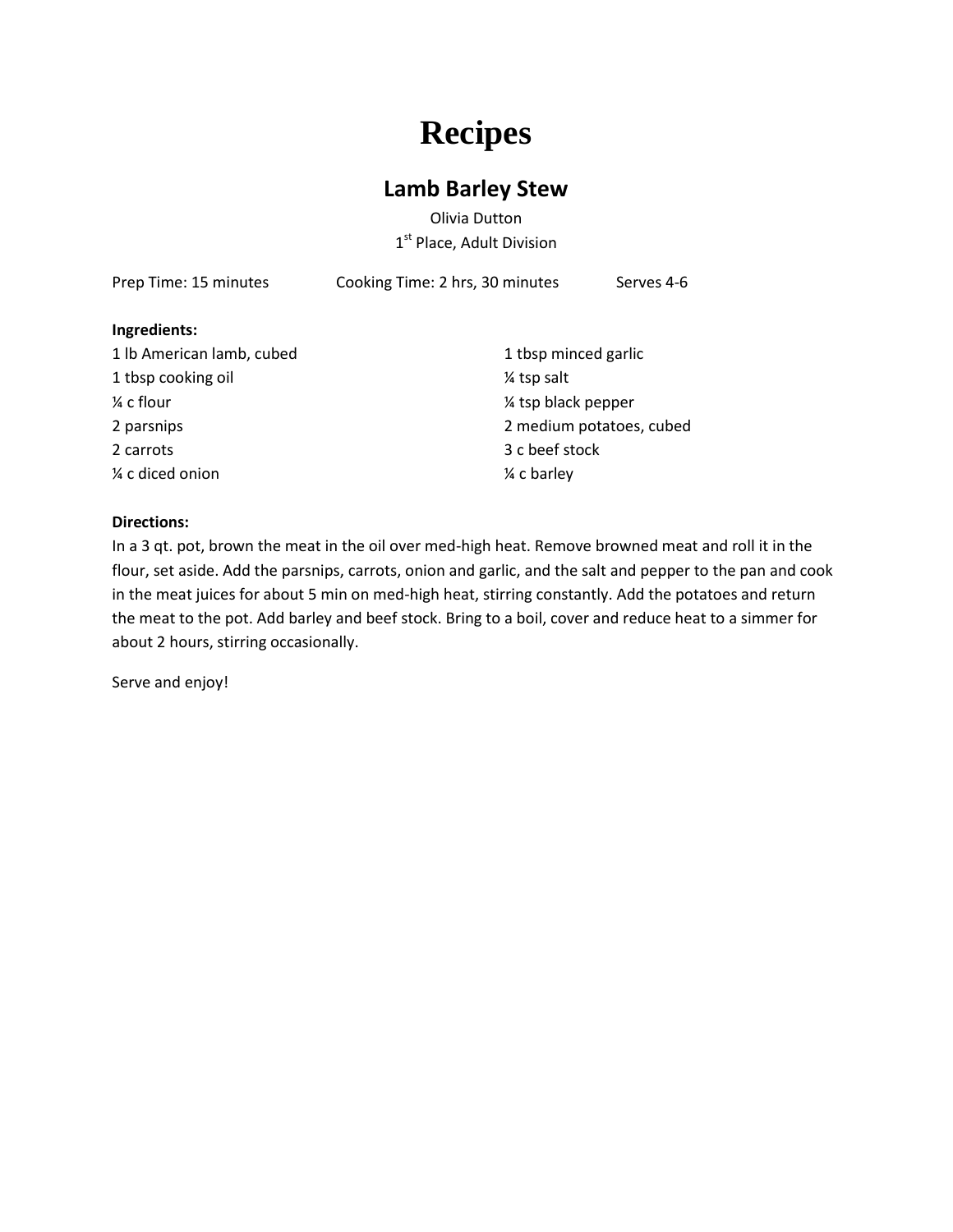### **Lambwich**

### Joe Fling 2<sup>nd</sup> Place, Adult Division

#### **Ingredients:**

- 2 cloves of garlic 2 cloves of garlic 2 cloves of garlic 1 c ketchup 1 tsp cumin  $\frac{1}{4}$  c A1 sauce 1 tsp paprika ½ c baby peas 1 tsp mint Fresh mint
- 1 lb ground lamb 2 tbsp Worcestershire sauce 4-6 scallions 2 tbsp brown sugar Salt and pepper 2 tbsp stone ground mustard

#### **Directions:**

Fry ground lamb in large pot until well browned. Remove meat with a slotted spoon and drain the fat from the pan.

Chop the whites of the scallions finely. Reserve the green tops for garnish. Finely chop the garlic.

In the reserved pot, add a tablespoon of the reserved lamb fat and fry the scallions until softened and translucent. Add the garlic and fry for 30 seconds until fragrant. Add the cumin, paprika and mint, fry for another 30 seconds. Add the ketchup, mustard, brown sugar and A1 sauce, stir well. Add 1/2 cup of water, stir well and add the reserved lamb. Cover and cook for 15 minutes, then add the peas and cook uncovered another 5-7 minutes until peas are cooked through.

Serve on toasted buttered potato buns or toasted French bread. Garnish with thinly sliced scallion tops and finely chopped fresh mint.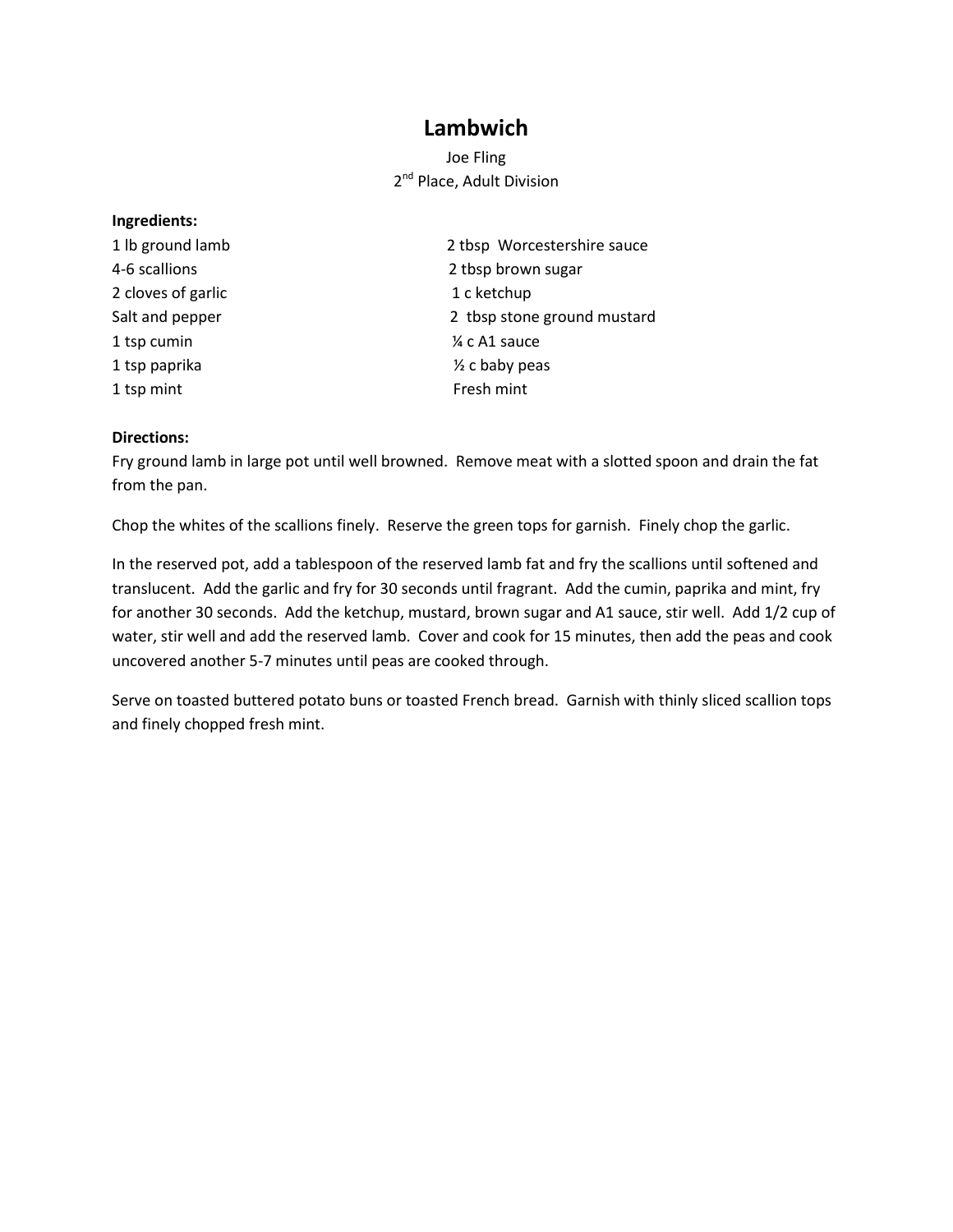## **Spicy Lamb Ravioli a'la India**

Erin Carlini 3<sup>rd</sup> Place, Adult Division

Prep time: 3 hours Serves 8

#### **Ingredients:**

#### **Ravioli Dough Ravioli Filling**

1 c flour 1 c flour 1 lb lamb, ground ¼ c cilantro, finely chopped 1 large eggplant, diced  $\frac{1}{2}$  tsp salt Salt ¼ tsp garlic, finely chopped Olive oil 1 egg 4 tsp water 1 tsp olive oil

#### **Curry Sauce**

- 1 onion, finely chopped 2 tsp garam masala 3 tbsp olive oil  $\frac{1}{4}$  tsp turmeric 1 tbsp garlic, finely chopped 1/8 tsp cayenne 2 tbsp ginger, minced 1 tsp salt 3 tbsp tomato paste  $\frac{1}{2}$  as  $\frac{1}{2}$  as  $\frac{1}{2}$  as  $\frac{1}{2}$  as  $\frac{1}{2}$  c white wine 1 tbsp coriander, ground  $\frac{1}{2}$  c cream 1 tsp cumin
	-

#### **Directions:**

**Pasta :** Mix the flour, salt, cilantro and garlic together. In a separate bowl combine egg, water and olive oil. Make a well in the center of the dry ingredients and mix in the wet ingredients. Knead on a flour surface until the dough is smooth and elastic. Using a pasta machine, roll out dough into thin strips.

**Filling:** Salt eggplant and let sit for 30 minutes, rinse off salt and drain of excess moisture using paper towels. Sauté the eggplant in olive oil until browned, set aside. Cook lamb with garlic until lightly brown. Combine lamb and eggplant.

**Ravioli:** Add about 2 tsp of filling to the dough. Place another dough piece on top and cup using a ravioli cutter. Place on parchment paper and repeat. Boil a pot of water, add ravioli and let cook for 5-10 minutes: Ravioli will float to the top when finished

**Sauce:** Mix all ingredients together, except for the cream, allow to simmer. In final 10 minutes of cooking add the cream. Top ravioli with sauce.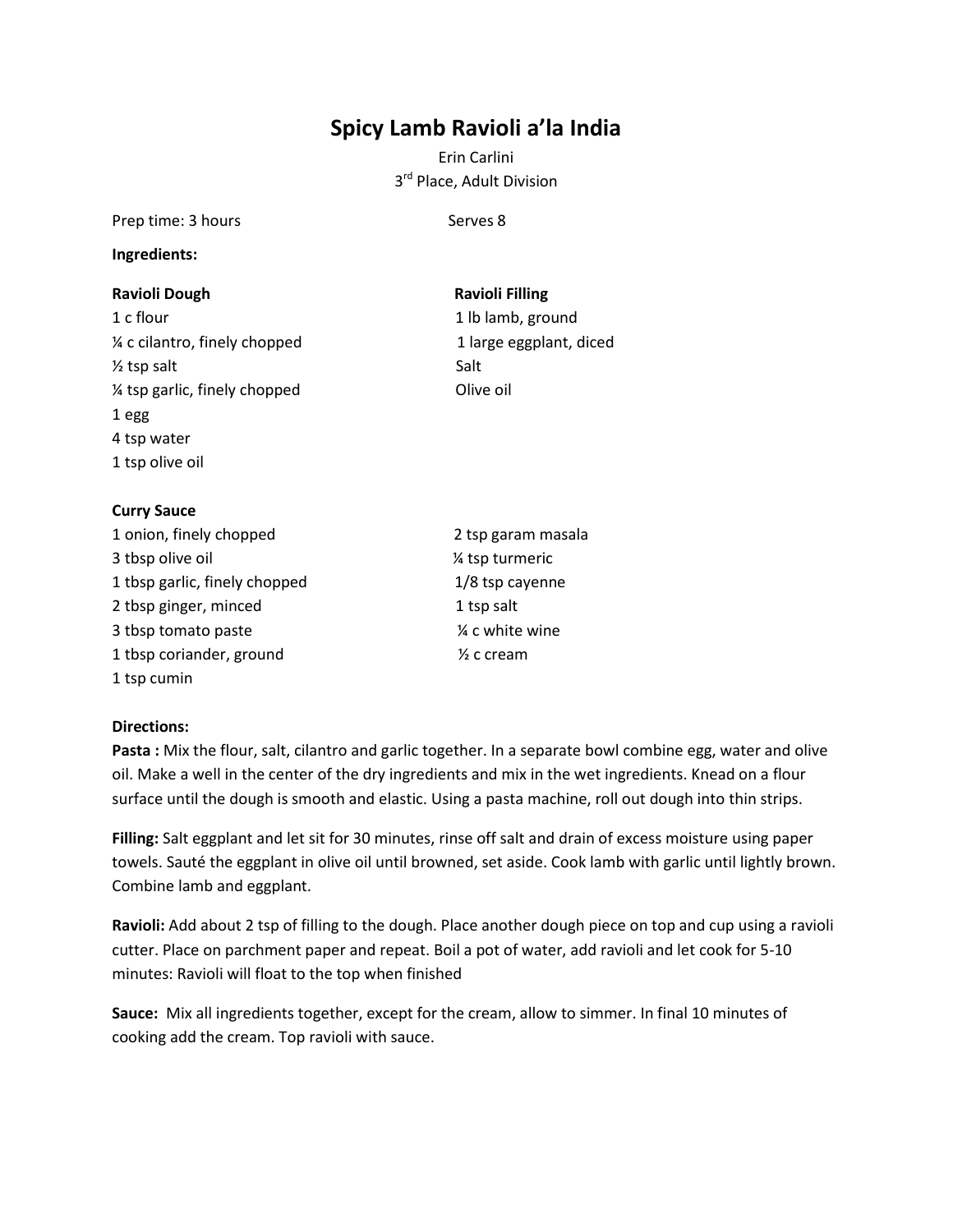## **Lamb and Vegetable Curry over Rice**

Kathy Knox 4<sup>th</sup> Place, Adult Division

#### **Ingredients:**

| 3 lb American lamb leg sirloin, boneless              | % tsp pepper                             |
|-------------------------------------------------------|------------------------------------------|
| 2 tbsp sesame oil                                     | 1 tbsp soy sauce                         |
| 2 c vegetable stock                                   | $\frac{1}{2}$ tsp lemon zest             |
| 2 large shallots                                      | 1 can coconut milk, divided              |
| 2 Thai chilies                                        | 1 small white onion, quartered           |
| $\frac{1}{2}$ - 1 tsp dried red chili (heat you want) | 1 small zucchini, sliced and halved      |
| 3 inches fresh ginger                                 | 1 small yellow squash, sliced and halved |
| 6 cloves garlic                                       | 1/2 c broccoli florets, fresh            |
| 1 1/2 tsp kaffir lime leaves (jarred)                 | 3-4 tbsp basil, chopped                  |
| 1 1/2 tsp lemon grass (jarred)                        | Salt                                     |
| 2 tsp coriander seeds                                 | <b>Steamed Rice</b>                      |
| 1 tsp cumin seeds                                     |                                          |

#### **Directions:**

Remove excess fat from the lamb sirloin and cut into bite size pieces. Sprinkle with salt. In Dutch oven with lid, heat sesame oil. Brown lamb on all sides and then add 1 entire shallot, minced and toss. Allow to cook for one minute. Add vegetable stock, cover and allow to simmer for 20-30 minutes or until lamb is tender.

Meanwhile, in medium food processor, place remaining shallot, Thai chilies, dried red chili, ginger, garlic, kaffir lime leaves, lemon grass, coriander, cumin, pepper, soy sauce, lemon zest and begin to process. Drizzle in the coconut milk and continue to process until you have smooth spice mixture.

Remove lid from meat and stir in the coconut spice mixture, 1 tsp salt and the vegetables. Mix well. Bring up to a boil, reduce to a simmer and cover. Allow this to simmer for 15 minutes or until the vegetables are tender. Taste and adjust spices as needed. Stir in basil. Serve over steamed rice.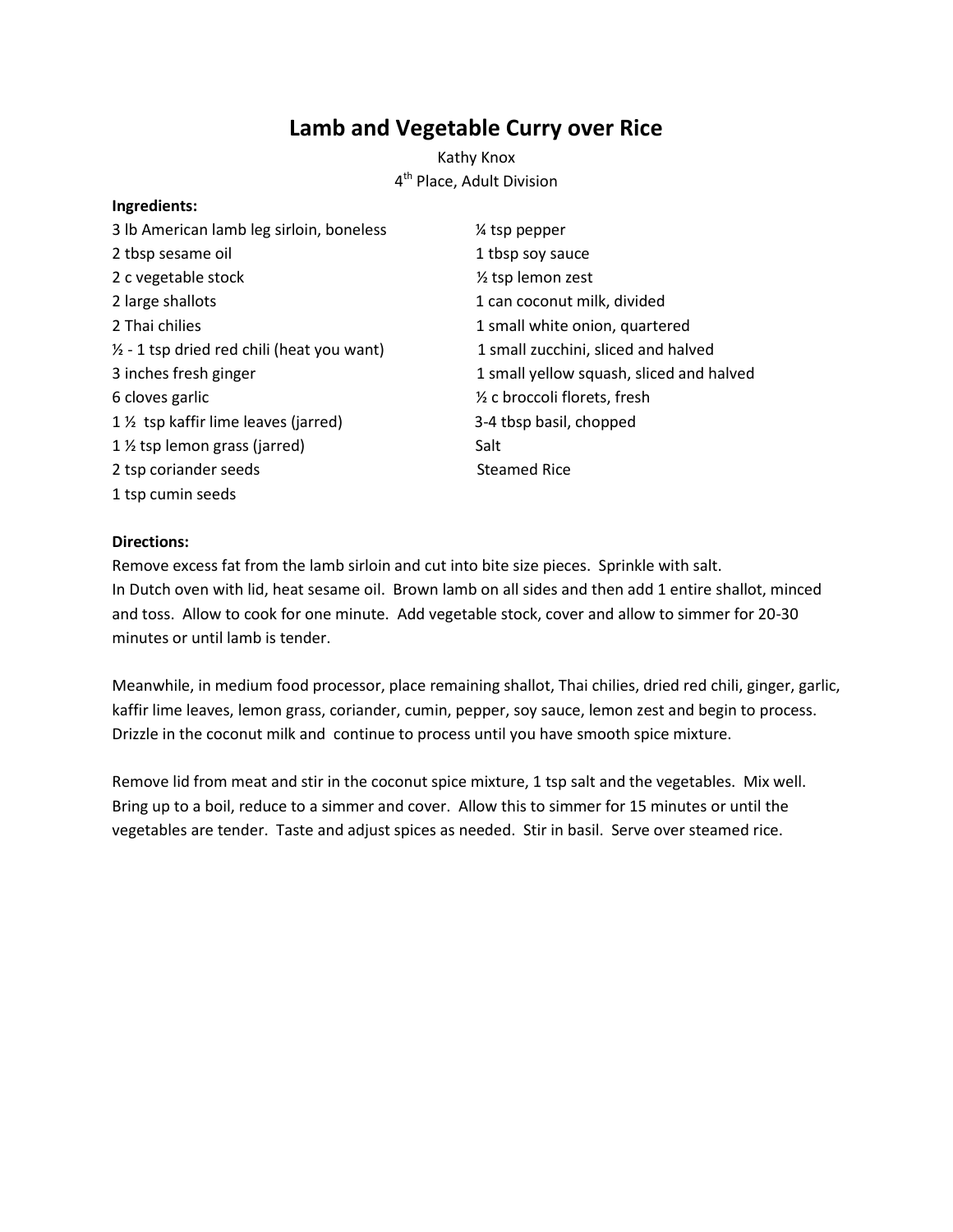## **Not Your Momma's Cabbage Rolls**

Konnor Sowell, Age 14 1<sup>st</sup> Place, Junior Division

#### **Ingredients:**

1 lb ground lamb 1 tsp ground black pepper <sup>1/2</sup> large onion, diced 1 tsp sea salt 1 glove garlic, minced  $\frac{1}{2}$  c water

½ head of cabbage, chopped 2 (14 ½ oz) cans diced tomatoes 1 c rice 1 c rice 1 (8 oz) can tomato sauce

#### **Directions:**

Brown lamb and onion, drain. Add Garlic and cook an additional minute

Add remaining ingredients. Bring to boil, cover, reduce heat and simmer 25 minutes or until cabbage is tender.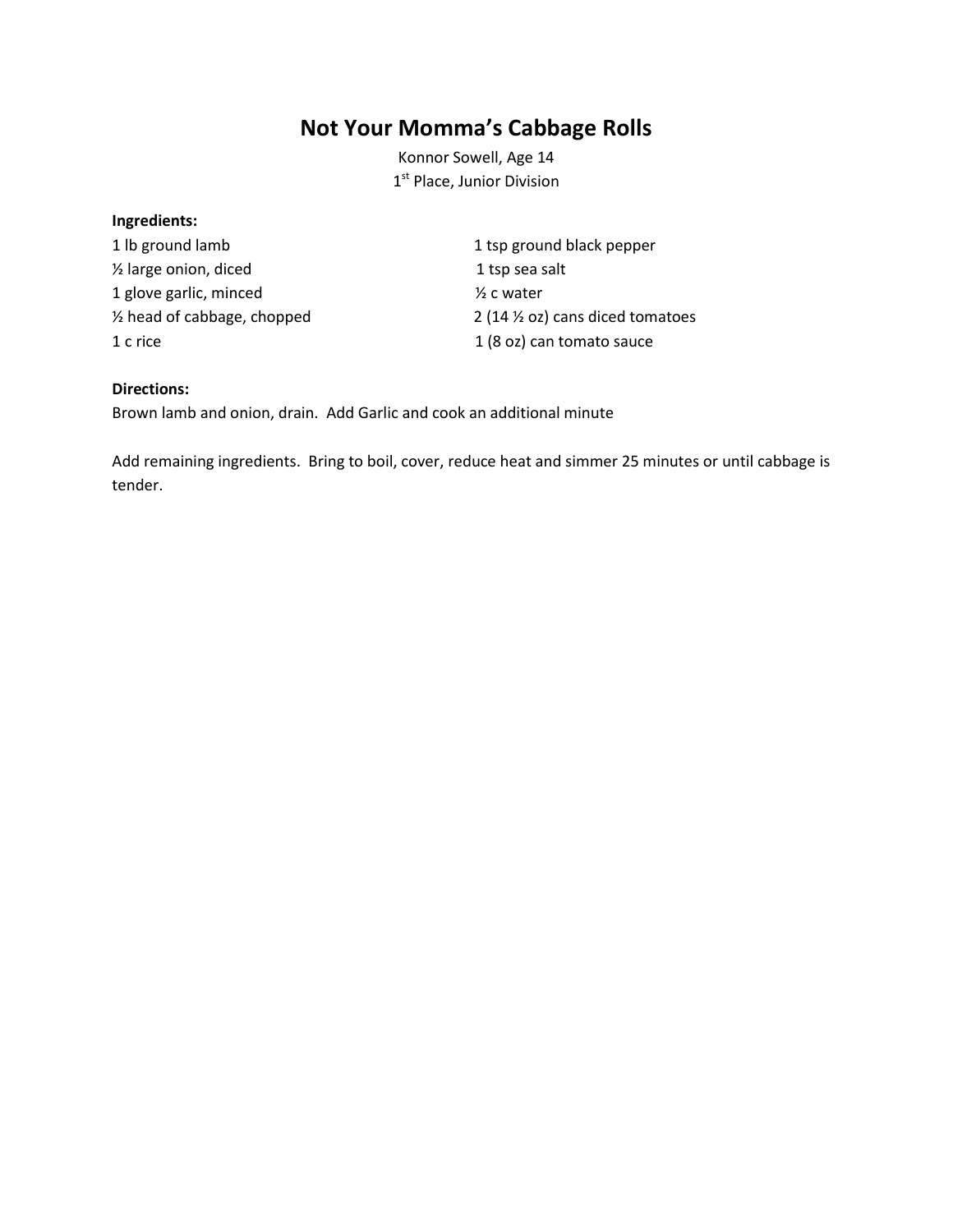## **Greek Lamb Soft Taco's**

Darby Harman, age 9 2<sup>nd</sup> Place, Junior Division

#### **Ingredients:**

1 ½ lb ground American lamb **Veggie Slaw** 5 cloves garlic, chopped ¾ c chopped tomato 1 <sup>1</sup>/<sub>2</sub> tsp oregano 1 2 and 1 2 and 1 2 and 1 3 and 1 3 and 1 3 and 1 3 and 1 3 and 1 3 and 1 3 and 1 3 and 1  $\frac{1}{2}$  c white onion, diced ¼ tsp pepper (or more to taste) ¼ c extra virgin olive oil

1/3 c chopped onion 1 c chopped cucumbers, seeds removed ¼ tsp salt (or more to taste) 2 tbsp white balsamic vinegar (plus more to taste) 1/8 tsp salt Taco Sauce:  $1/8$  tsp pepper 1 c mayonnaise 1 c feta cheese crumbles 1 c plain Greek yogurt 12 6-inch flour tortillas

2 tbsp lemon juice Zest of 1 lemon 2 tsp garlic powder

#### **Directions:**

Place a large pan on a medium heat and fry the lamb, onion, garlic, oregano, salt and pepper. Fry until cooked through. Keep warm.

#### **Taco Sauce:**

Place all ingredients in a medium bowl and whisk together. Refrigerate until needed.

#### **Veggie Slaw:**

In large bowl, place all the ingredients together and mix well. Cover and refrigerate until needed.

#### **Build your taco:**

Fill flour tortillas with ground lamb, top with the veggie slaw, feta crumbles and drizzle with sauce.